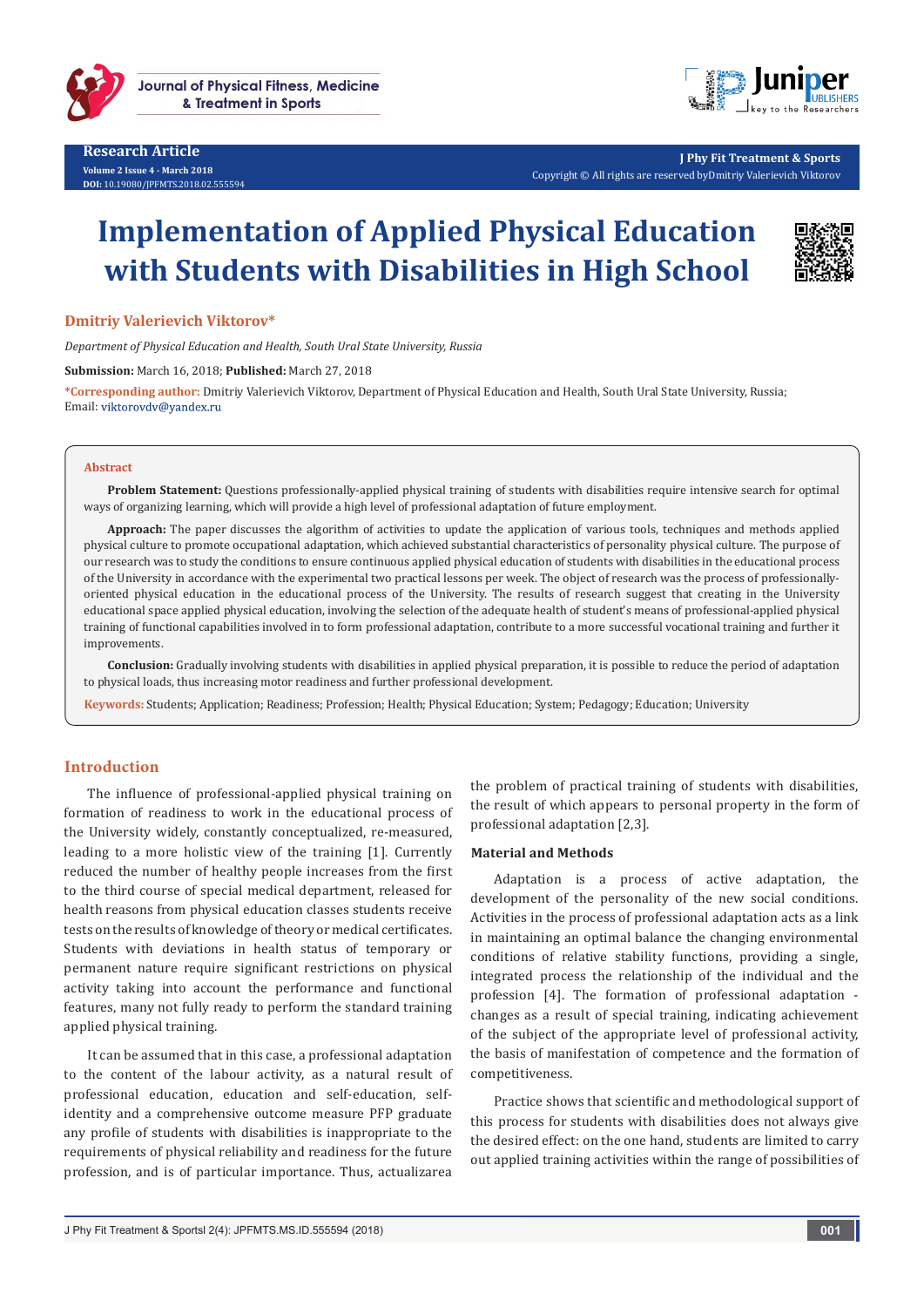his health. Other teachers do not possess in sufficient degree the necessary knowledge needed for understanding of essence of pathological processes occurring in the body in various diseases, show undue passivity and inertia in this important work, with significant impact on functional fitness and, ultimately, on the process of human adaptation to the changing conditions of his life [5].

## **Participants**

In the study, students of SUSU (NRU) and South Ural State Institute of Arts named after PI Tchaikovsky referred to the main and preparatory groups took part. Well-known and widely used functional tests were used to assess the speed of adaptation of the body to physical activity or mainly showing the development of any quality. Classes of vocational and applied training to students South Ural State Institute of Arts was carried out in the normal traditional mode. Classes with students of the SUSU were conducted according to the phased structure of involvement in applied physical education, regardless of specialty, allowing students with disabilities to reduce the period of adaptation to physical stress and thus to improve motor ability in a consistent organization of educational process at the twice-a-day lessons per week: General physical training, vocational and applied physical training, specialization in the chosen form of exercise. The distribution of the loads is presented in Table 1.

|  |  | <b>Table 1:</b> Planning and periodisation practical training of students with disabilities. |  |  |  |
|--|--|----------------------------------------------------------------------------------------------|--|--|--|
|  |  |                                                                                              |  |  |  |

| <b>Periods of Academic Work</b> | 1 Course                                           | 2 Course                                   | 3 Course                                  |  |  |  |
|---------------------------------|----------------------------------------------------|--------------------------------------------|-------------------------------------------|--|--|--|
|                                 | The Stages and Tasks of the Educational Process    |                                            |                                           |  |  |  |
| $1, 3, 5$ semesters             | Adaptation of students to physical<br>activity     | The restoration of physical health         | The development of special<br>qualities   |  |  |  |
| 2, 4, 6 semesters               | The development of the skills<br>application focus | Application of skills application<br>focus | Improving the skills application<br>focus |  |  |  |

The result of formation of professional adaptation of students with disabilities in the process of applied physical education was the criteria: adaptability (process directed adaptation of the body to training stress), test for index Rufe; the recoverability of (the process of returning the body to pedrobotero condition), an indicator of which is the pulse and blood pressure (MartinKucherevskiy's test); elaboration (changes in the fields of functional systems during physical activity), the test of the three-phase breath-hold (Serkin's test).

# **Result**

Changes of indicators of professional adaptation are presented in Table 2.

| <b>Indicators</b>          |                    | <b>Investigation Phase</b> |             |                |  |  |
|----------------------------|--------------------|----------------------------|-------------|----------------|--|--|
|                            | <b>High School</b> | 2014-2015                  | 2015-2016   | 2016-2017      |  |  |
| Index Rufe                 | SUSU               | $12,9{\pm}2,9$             | $11,5+2,4$  | $9,7 \pm 1,8$  |  |  |
|                            | SUSI of Arts       | $13,1\pm2,8$               | $11,2+2,3$  | $10,1{\pm}1,6$ |  |  |
|                            | SUSU               | $39/61*$                   | $64/36*$    | $74/26*$       |  |  |
| Martin-Kucherevskiy's test | SUSI of Arts       | $43/57*$                   | $61/39*$    | $69/31*$       |  |  |
|                            | SUSU               | $46,3/86,7**$              | 48,2/97,5** | 59,5/103,4**   |  |  |
| Serkin's test              | SUSI of Arts       | $46,7/91,9**$              | 48/103,1**  | $64,6/116,4**$ |  |  |

**Table 2:** Dynamics of indicators of professional adaptation.

Note: \*The number of students (%) type of reaction: Favorable (normal)/unfavorable (Hypo,Hyper,Dis,Speed); \*\*2<sup>nd</sup>, 3<sup>rd</sup> stages (%).

# **Discussion**

The requirement of readiness for professional activity of a modern specialist is pronounced applied of physical culture means associated with the nature of the forthcoming work. In our work, we give the definition of the notion "applied physical education" is a pedagogical process sufficient and adequate vocational and applied physical training, regardless of the factors and conditions of the chosen professional activity, able to provide the students with deviations in health status of professionally important qualities that contribute to successful functional training, reflecting an increase of range of adaptation possibilities of organism.

Analysis of the study showed that the students of SUSI of Arts alone does not use of professional-applied physical training, do not attend regularly applied sports and physical education, motives to self-employment exist in the form of vague desires and goals, can be seen the motif classes only for a test on the subject, the level of professionally important qualities are low. The observed changes are associated with the physical characteristics of individuals in the sample and are not natural.

The students of SUSU in the classroom use knowledge of professional-applied physical preparedness, self-justified and form the goals and objectives applied in the preparation, plan and carry out self-monitoring of dynamics of professionally